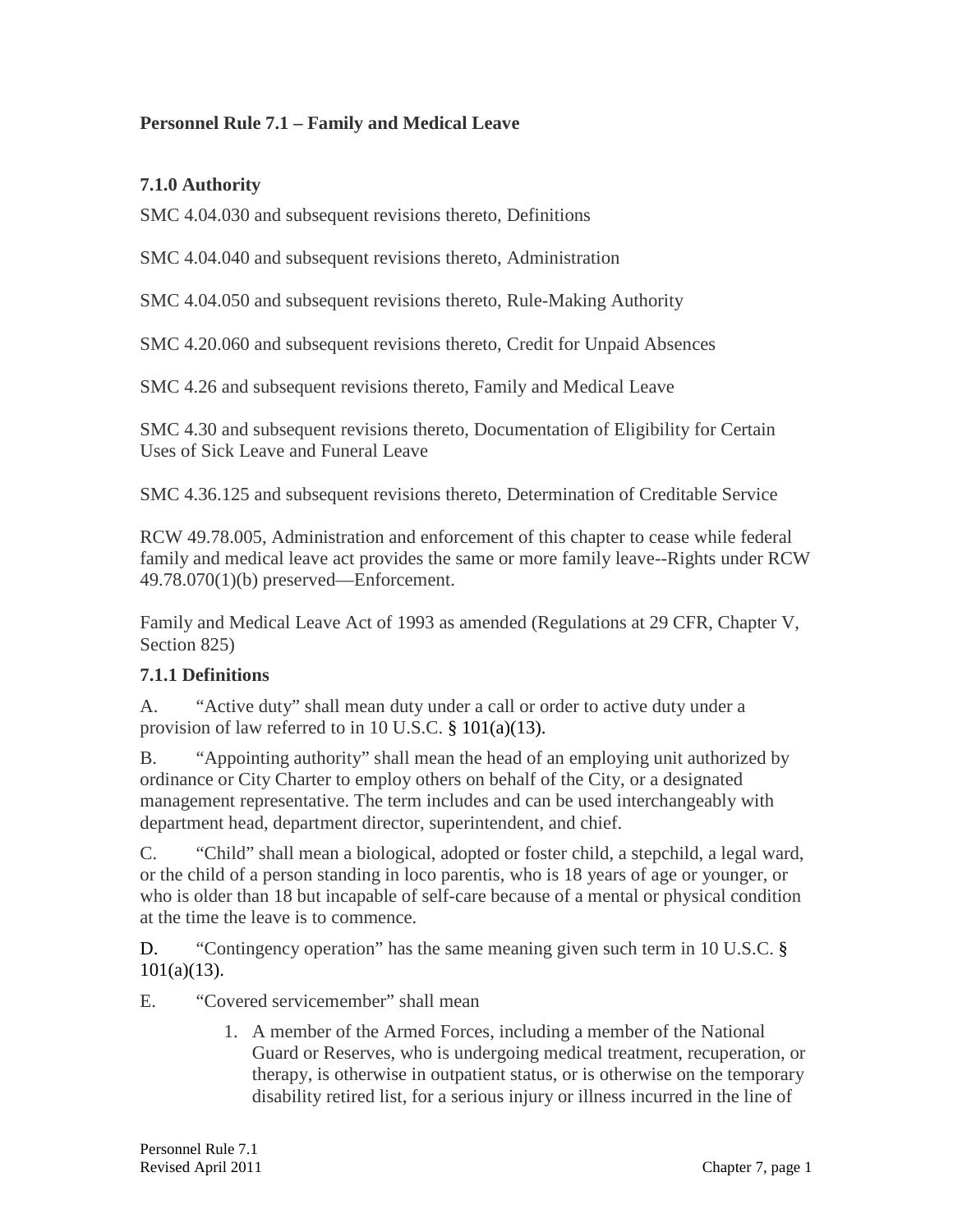duty while on active duty in the Armed Forces that may render the member medically unfit to perform the duties of the member's office, grade, rank, or rating.

- 2. A veteran of the Armed Forces who is undergoing medical treatment, recuperation, or therapy for a serious injury or illness incurred in the line of duty while on active duty in the Armed Forces and who was a member of the Armed Forces at any time during the period of 5 years preceding the date on which the veteran undergoes the medical treatment, recuperation or therapy.
- 3. Any other individual who is a "covered servicemember" under the terms of the federal Family and Medical Leave Act and its implementing regulations.

F. "Domestic partner" shall mean an individual with whom an employee shares the same regular and permanent residence, has a close personal relationship, and has agreed to be jointly responsible for basic living expenses incurred during the domestic partnership. To qualify to use sick leave to care for a domestic partner, an employee must file an affidavit of domestic partnership with his or her employing unit attesting that:

- 1. He or she is not married, and
- 2. He or she and his or her domestic partner is 18 years of age or older, and
- 3. They are not related by blood closer than would bar marriage in Washington, and
- 4. They were mentally competent to consent to contract when their domestic partnership commenced, and
- 5. They are each other's sole domestic partner, and
- 6. Any other domestic partnership in which the employee or his or her domestic partner participated with a third party was terminated not less than 90 days prior to the date he or she files an affidavit of domestic partnership or by the date of the death of the third party, whichever was earlier.

G. "Equivalent position" shall mean a position in which the employee enjoys the same status, seniority, rate of pay and benefits.

H. "Family and Medical Leave" shall mean properly certified paid or unpaid leave taken by an employee for a qualifying condition. The Family and Medical Leave entitlement is pro-rated for part-time employees.

I. "Intermittent or reduced leave schedule" shall mean paid or unpaid Family and Medical Leave that is taken sporadically or that results in a temporary reduction of the employee's normal work schedule, respectively.

J. "Military exigency" means a necessity arising out of the fact that a servicemember is on active duty or call to active duty status. "Military exigency" has the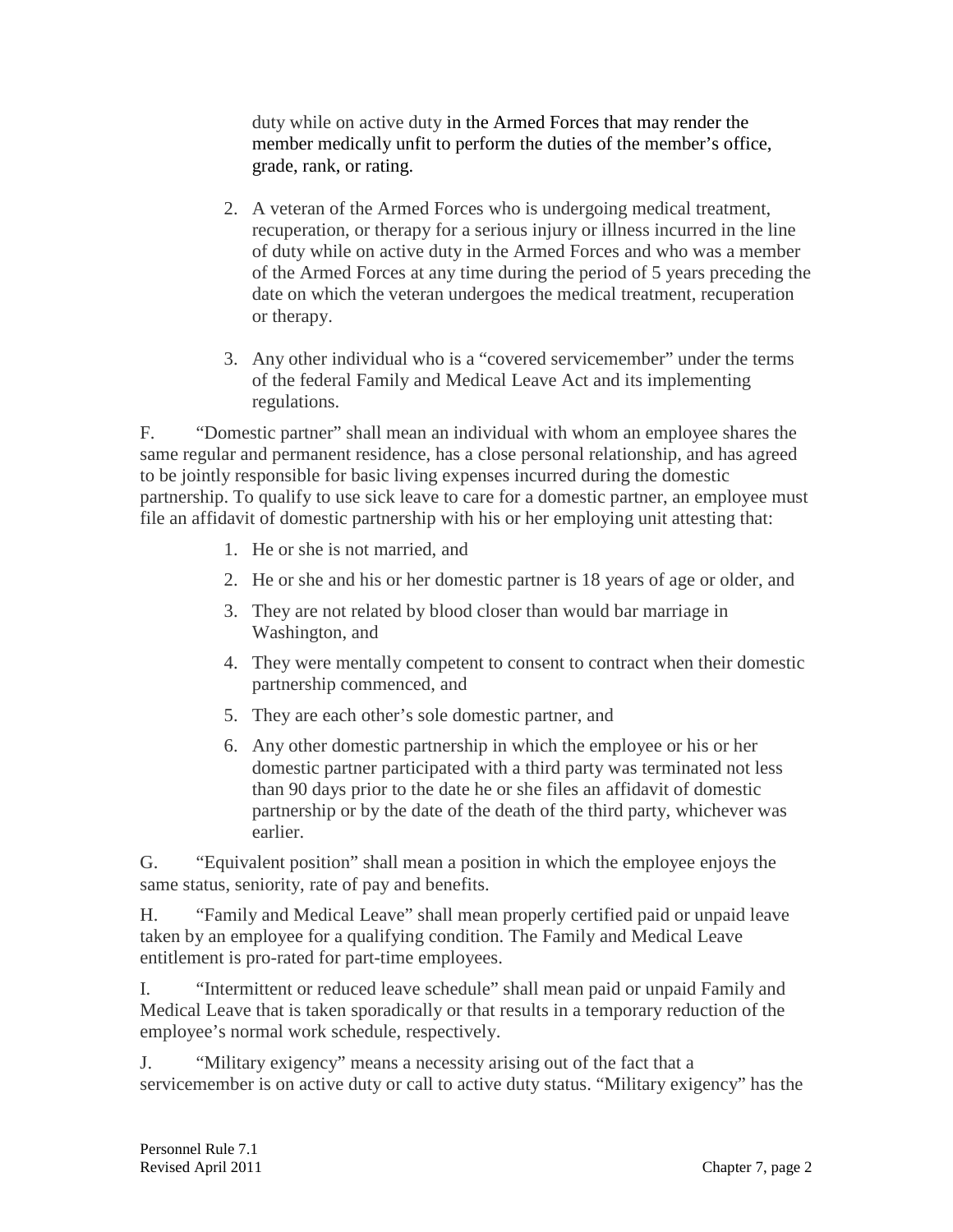same meaning as set forth in the federal Family and Medical Leave Act and its implementing regulations.

K. "Next of kin," used with respect to an individual, means the nearest blood relative of that individual.

L. "Outpatient status," with respect to a covered servicemember, shall mean the status of a member of the Armed Forces assigned to one of the following:

- 1. A military medical treatment facility as an outpatient
- 2. A unit established for the purpose of providing command and control of members of the Armed forces receiving medical care as outpatients.

M. "Parent" shall mean the biological, step or adoptive mother or father of the employee or the employee's spouse or domestic partner. Parent includes an individual who stood in loco parentis to the employee when the employee was a child; i.e., an individual who acted as a parent and who had day-to-day responsibilities to care for and financially support the employee. A legal or biological relationship is not necessary.

N. "Seattle Human Resources Director" shall mean the head of the Seattle Department of Human Resources or his or her designated management representative.

O. "Probationary employee" shall mean an employee who has been appointed to a position within the classified service but who has not completed a 1-year period of probation.

P. "Regularly appointed employee" shall mean an individual who has a probationary, trial service, regular or exempt appointment to a position of City employment.

Q. "Rolling 12-month period" shall mean a 12-month period measured backward from the first day that an employee takes unpaid Family and Medical Leave; each time an employee takes Family and Medical Leave the remaining leave entitlement would be any balance of the leave hours which has not been used during the immediately preceding 12 months.

R. "Seniority" shall mean a regular employee's length of continuous service in his or her present class and all higher classes since original appointment to that class, excluding any break in service occasioned by a quit, resignation, retirement or discharge.

S. "Serious health condition" shall mean an illness, injury, impairment, or physical or mental condition that involves inpatient care in a hospital, hospice, or residential medical care facility; or continuing treatment by a health care provider.

T. "Single 12-month period" shall mean a 12-month period in which Covered Servicemember Family Medical Leave and other types of FML Leave may be taken for a total of 26 work weeks measured forward from the first day family medical leave is taken and ending 12 months after that date.;

U. "Son or daughter" shall mean a biological, adopted or foster child, a stepchild, a legal ward, or the child of a person standing in loco parentis, of any age.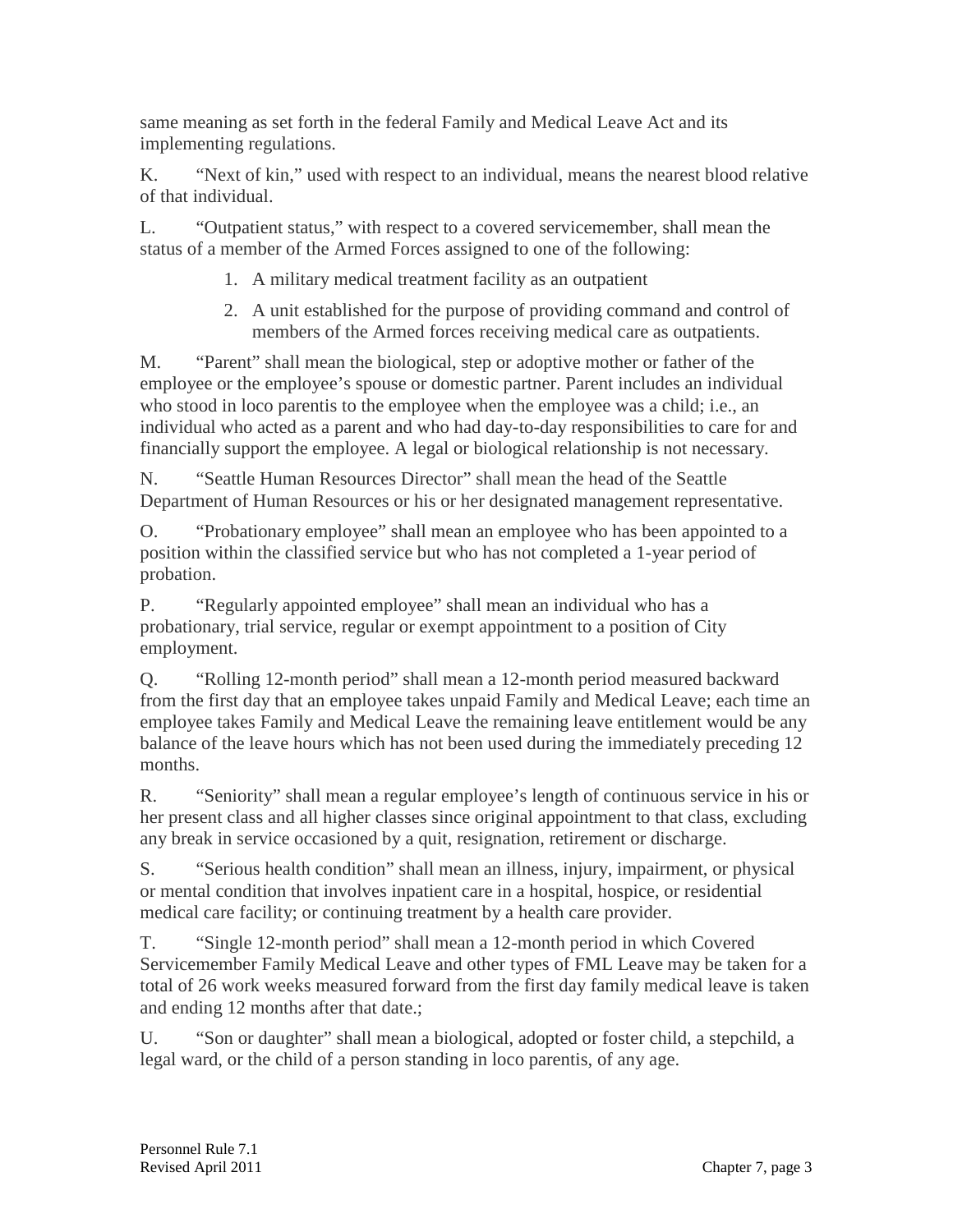V. "Status" shall mean the condition of being exempt, probationary or regular in the current position or class.

# **7.1.2 Application of this Rule**

- A. This Rule applies to regularly appointed employees.
- B. For regularly appointed employees who are represented under the terms of a collective bargaining agreement, this Rule prevails except where it conflicts with the collective bargaining agreement, any memoranda of agreement or understanding signed pursuant to the collective bargaining agreement, or any recognized and established practice relative to the members of the bargaining unit.
- C. This Rule does not apply to individuals hired by the City on a temporary, intermittent or seasonal basis, or for a work schedule of fewer than 20 hours per week nor does it apply to individuals hired under contract to the City. Personnel Rule 11 pertains to temporary employees, and these workers are subject to applicable federal, state and local laws.
- D. This Rule does not apply to individuals who are employed under the terms of a grant that includes family and medical leave provisions that conflict with this Rule.
- E. Appointing authorities may establish written policies and procedures for the implementation and administration of this Rule to facilitate the management of the personnel system within their employing units, provided that such policies and procedures do not conflict with the provisions of this Rule.

## **7.1.3 Family and Medical Leave**

The City adopts and adheres to the state and federal Family and Medical Leave Act as amended and implementing regulations, except where the City ordinance provides a greater benefit.

- A. Eligibility
	- 1. All full-time employees that have completed six months of employment are eligible for unpaid Family and Medical Leave. The Family and Medical Leave entitlement is pro-rated for part-time employees.
	- 2. Where an employee and his or her spouse/domestic partner both work for the City, each is entitled to up to the maximum amount of Family and Medical Leave, pro-rated for part-time employees.

# B. Qualifying Conditions

An employee may take unpaid Family and Medical Leave for any 1 or a combination of the following reasons:

- 1. The non-medical care of the child of the employee or of the employee's spouse/domestic partner after birth;
- 2. The placement of a child with the employee or his or her spouse/domestic partner for adoption or foster care;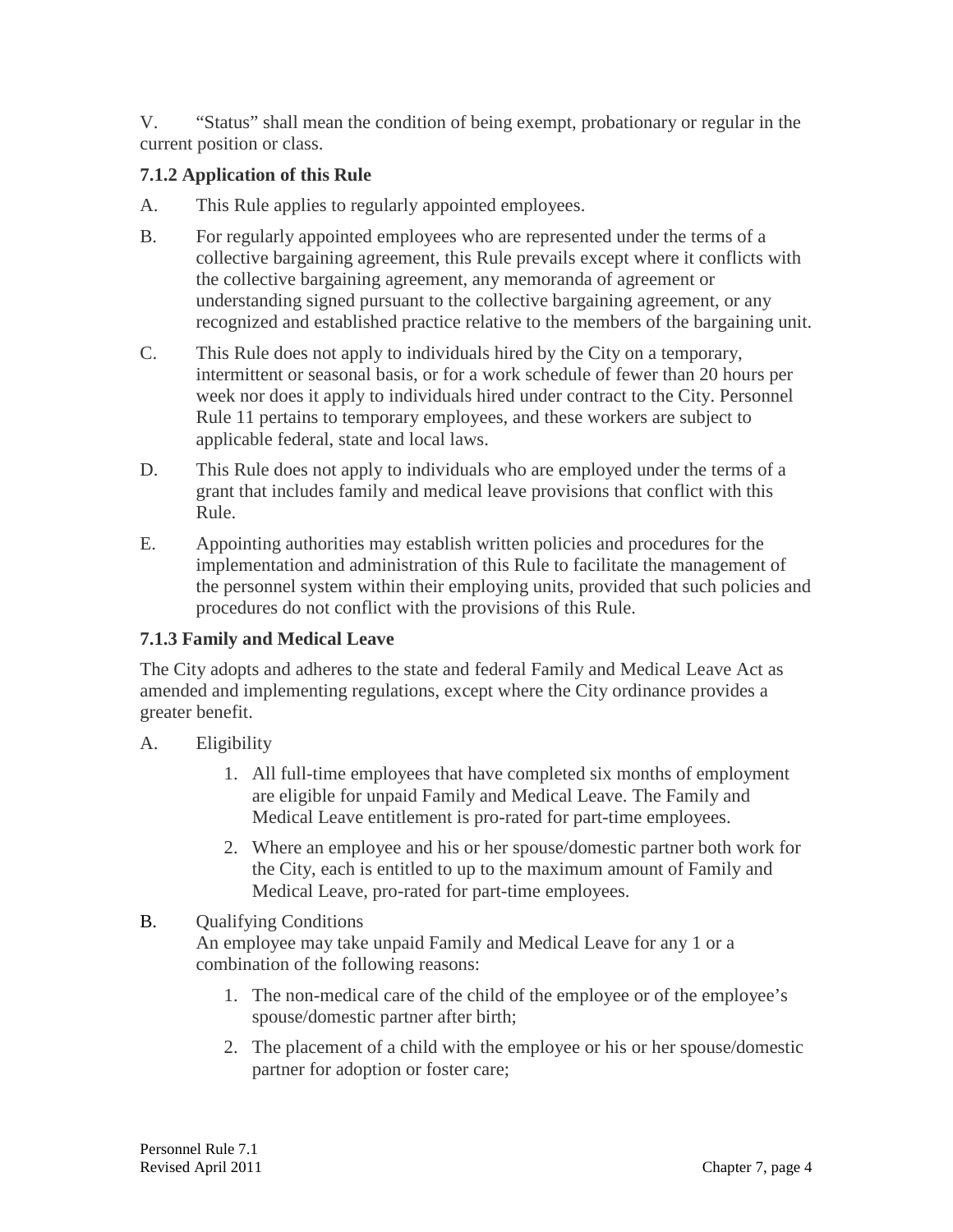- 3. The care of the employee's spouse/domestic partner, or a child or parent of the employee or his or her spouse/domestic partner who has a serious health condition; or
- 4. The employee's own serious health condition that makes the employee unable to perform the functions of his or her job.
- 5. A qualifying military exigency for the spouse/domestic partner, son, daughter or parent of the employee set forth in the federal Family and Medical Leave Act and its implementing regulations, including
	- i. Short notice deployment
	- ii. Military events and related activities
	- iii. Childcare and school activities
	- iv. Financial and legal arrangements
	- v. Counseling
	- vi. Rest and recuperation
	- vii. Post-deployment activities

6. The care of a spouse/domestic partner, parent, son, daughter, or next of kin who is a covered servicemember and has a serious illness or injury under the terms and circumstances that such leave would be available under the federal Family and Medical Leave Act and its implementing regulations.

- C. Family and Medical Leave Entitlement
	- 1. The City's Family and Medical Leave Program provides for
		- i. Up to the equivalent of 520 regular work hours (90 calendar days) of unpaid leave per rolling 12-month period for a combination of one or more of all leave categories described above in 7.1.3 B, except for leave to care for a covered servicemember (7.1.3 B.6); or
		- ii. Up to 26 workweeks per single 12-month period for the care of a covered servicemember.

The total combined leave for covered servicemember care and all other categories of family and medical qualifying leave may not exceed 26 work weeks in a single 12-month period.

2. An employee is eligible to take Family and Medical Leave on an intermittent basis or reduced leave schedule where the leave is taken for a serious health condition of the employee or an eligible family member and such intermittent or reduced schedule leave is medically necessary. An employee is also eligible to take Family and Medical Leave on an intermittent basis or reduced leave schedule for a qualifying military exigency, regardless of medical necessity. The available leave is pro-rated for a part-time employee based on the normal work schedule. If the employee works a fluctuating schedule, the amount of leave available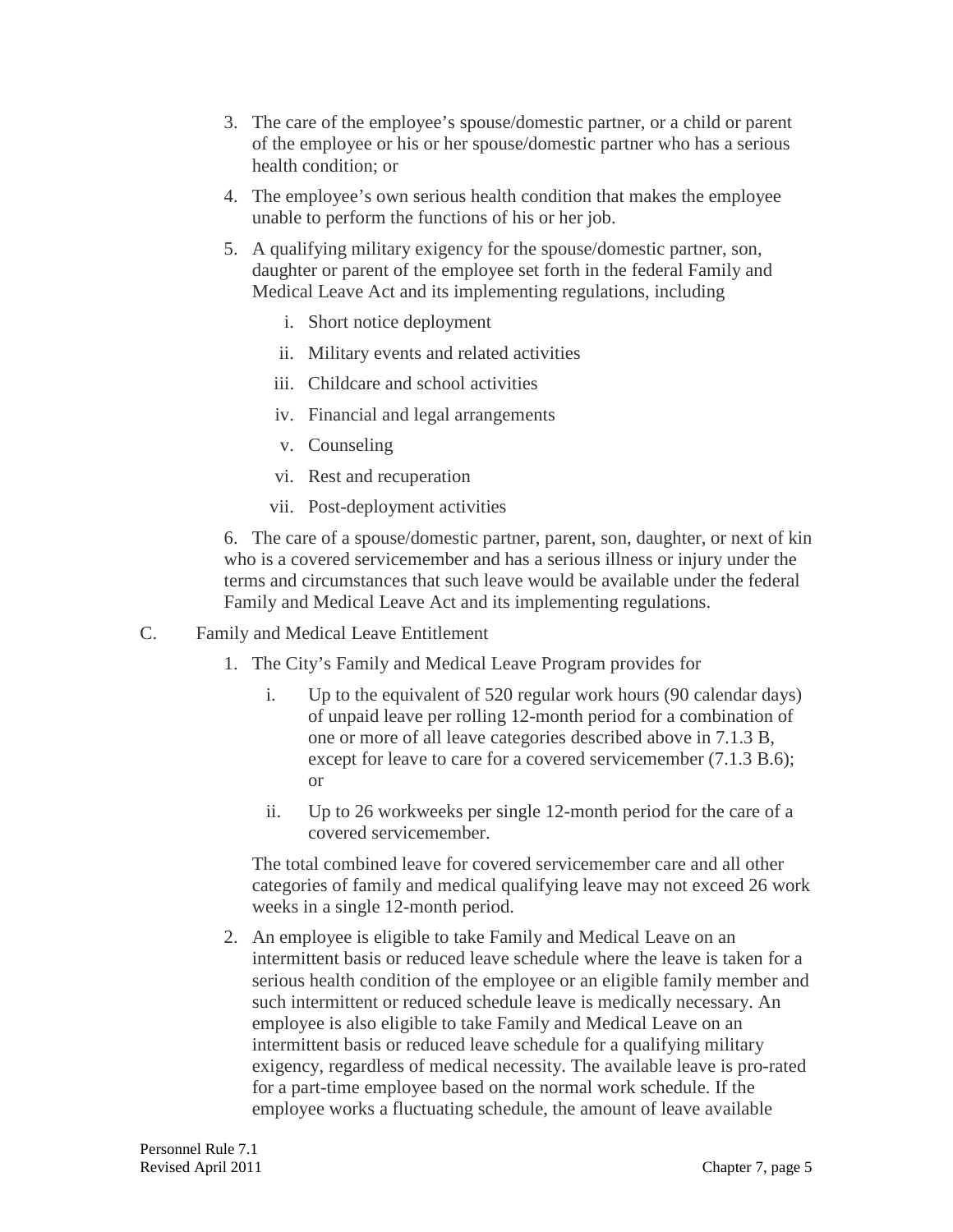shall be based on the straight-time hours worked during the 12 months immediately preceding the pay period in which the leave is to begin. Intermittent and reduced leave schedule Family and Medical Leave may be taken in 15-minute increments. Any paid leave taken for a Family and Medical Leave-qualifying reason may also be taken in 15-minute increments.

An employee who takes Family and Medical leave on an intermittent or reduced leave schedule for planned medical treatments may be temporarily transferred to a position that better accommodates the intermittent or reduced leave schedule. The position to which the employee is transferred must have equivalent pay and benefits. The employee must be restored to the position from which he or she was transferred when his or her Family and Medical Leave terminates or his or her entitlement expires. The hours worked in the alternate position do not count against the employee's Family and Medical Leave entitlement.

- 3. The entitlement to the equivalent of 520 regular work hours of unpaid leave for all leave categories described above in 7.1.3 B, except for leave to care for a covered servicemember (7.1.3 B.6) is per rolling 12-month period measured backward from the current date. The entitlement to 26 work weeks of unpaid leave for the care of a covered servicemember is per single 12-month period from when the leave begins.
- 4. The entitlement to Family and Medical Leave taken for the non-medical care of the employee's newborn child or a child placed with the employee or his or her spouse/domestic partner for foster care or adoption expires 12 months after the birth or placement of the child. Leave taken for this reason must be concluded by the first anniversary of the child's birth or placement.
- 5. An employee may use any paid leave balance to cover an absence for a Family and Medical Leave-qualifying condition. The Family and Medical Leave-qualifying condition must satisfy the requirements of the paid leave program utilized as well. The employee's use of paid leave may be instead of or in addition to unpaid Family and Medical Leave. Paid leave taken for a Family and Medical Leave-qualifying condition is subject to the protections provided under Rule 7.1.3 (D) as long as it is properly certified.
- D. Family and Medical Leave Protections
	- 1. An employee is entitled to take Family and Medical Leave for a qualifying condition as defined in Personnel Rule 7.1.3 (B).
	- 2. An employee must be reinstated to the position from which he or she took Family and Medical Leave or to an equivalent position. The employee's right to restoration to the same or equivalent position is no greater than if the employee had been continuously working.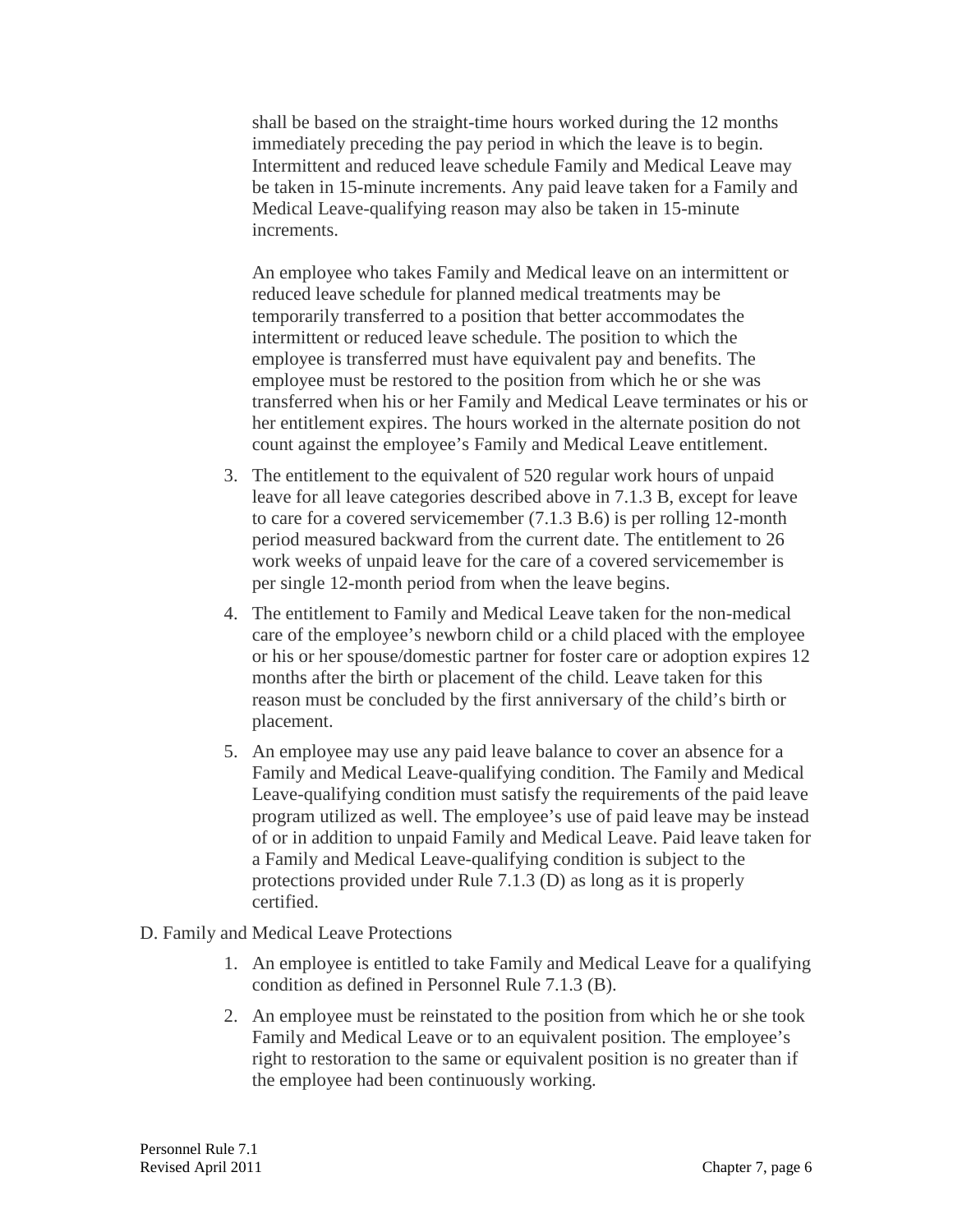- 3. The City shall maintain an employee's coverage under one of the City's group health plans while on Family and Medical Leave at the level and under the conditions the coverage would have been provided if the employee had continued in employment continuously for the duration of such leave. If the employee fails to return from unpaid Family and Medical Leave for any reason other than a continuation, recurrence or onset of his or her serious health condition or because of other circumstances beyond the employee's control, he or she may be required to reimburse the City for such coverage. A service or disability retirement, or a return to work for a minimum of 30 days prior to separation shall be considered a return to work for purposes of this Rule.
- 3. An employee's paid or unpaid absences that are designated and certified as Family and Medical Leave-qualifying cannot be used as the basis, in whole or in part, for an adverse personnel action.
- E. Notice and Certification Requirements
	- 1. The appointing authority or designated management representative shall conspicuously post the United States Department Of Labor bulletin, "Your Rights Under the Family and Medical Leave Act of 1993" and the City's bulletin, "Notice to Employees Explaining Family and Medical Leave Benefits, Conditions and Obligations." It is the responsibility of the appointing authority or designated management representative to inform employees when their absences may qualify for Family and Medical Leave and to designate their leaves as such.
		- a. Employees shall provide at least 30 days' advance notice of the need and reason to take Family and Medical Leave when the need for leave is foreseeable. In the case of an unforeseen need for leave, employees shall provide notice of the need and reason to take Family and Medical Leave as soon as possible. If an employee is unable to provide notice of the need and reason for leave, the City shall accept notice from the employee's representative.
		- b. When Family and Medical Leave is taken for the employee's serious health condition or the serious health condition of the employee's spouse/domestic partner or the child or parent of the employee or his or her spouse/domestic partner, the employee shall furnish a health care provider's certification of the condition and the need for leave. When Family and Medical Leave is taken for a qualifying military exigency, the employee shall provide a copy of the servicemember's active duty orders or other documentation issued by the military which indicates that the covered military member is on or will be called to active duty in support of a contingency operation.

An employee's leave cannot be denied pending receipt of a health care provider's certification of the serious health condition. The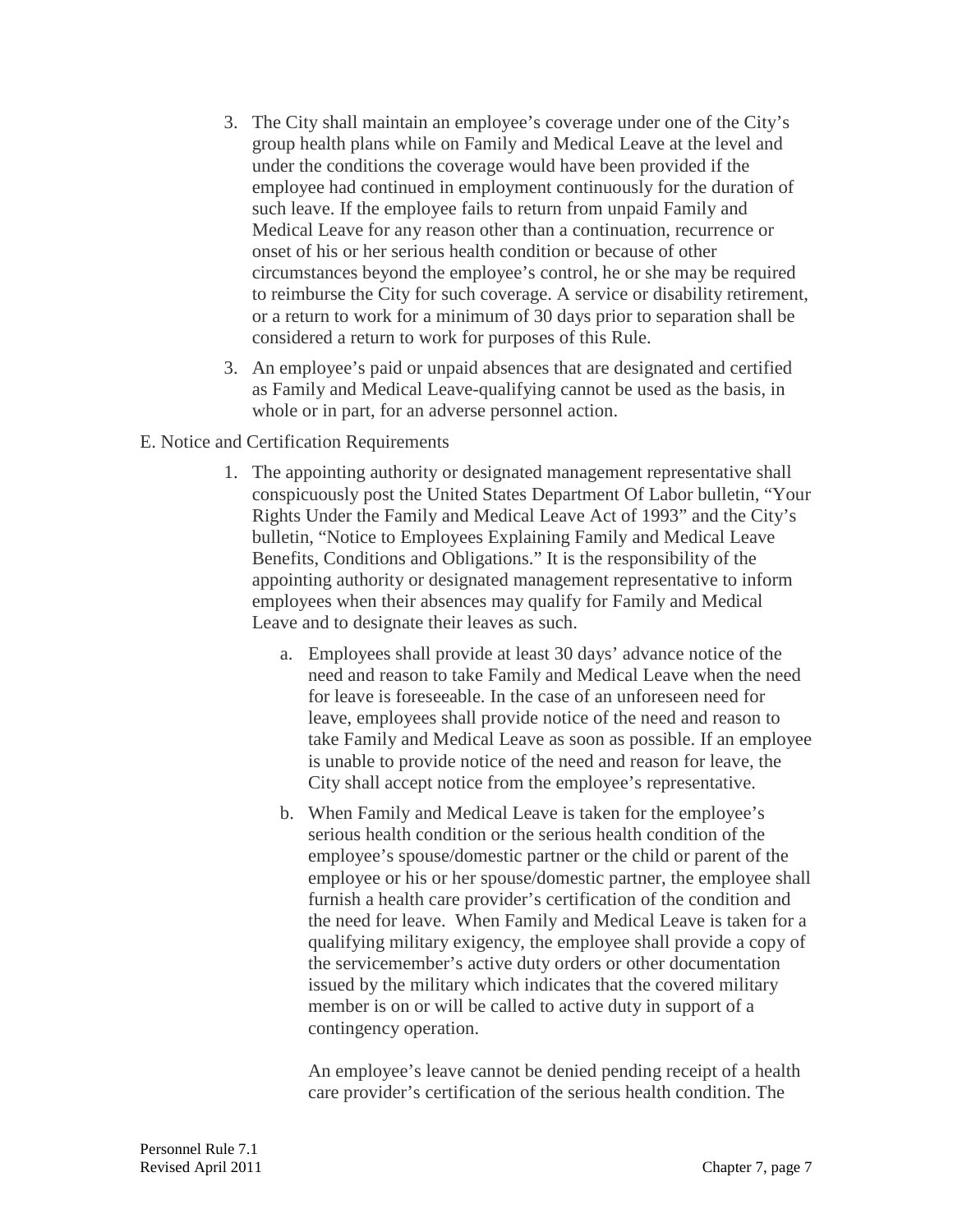employee shall be placed on provisional Family and Medical Leave. If the employee fails to provide adequate certification within 15 calendar days of his or her notification of the need and reason for Family and Medical Leave, his or her leave taken to date shall be converted to unprotected paid leave or unpaid leave, as appropriate.

- c. An employee who takes vacation, sick leave, personal holidays, compensatory time off, or executive or merit leave for a Family and Medical Leave-qualifying condition shall be subject to the notice and certification requirements of the Family and Medical Leave program.
- d. The appointing authority may require recertification of an employee's need for continuing Family and Medical Leave, but may not require such recertification more often than every 30 days.

## **7.1.4 Return to Work**

- A. An employee shall be required to provide a medical release to return to work when leave has been taken for his or her own serious health condition. The appointing authority shall inform the employee of this requirement at the time that the employee's leave is designated as Family and Medical Leave. If the employee is not informed of this need for a medical release when his or her leave is designated as Family and Medical Leave, the appointing authority may not require the medical release.
- B. An employee who is released to return to work before his or her Family and Medical Leave expires shall notify the appointing authority to schedule a return date. If the employee does not want to return before the end of the original leave, the appointing authority has the discretion to approve an unpaid personal leave of absence for the duration.
- C. An employee who fails to return from Family and Medical Leave or who continues on unpaid leave after his or her Family and Medical Leave is exhausted shall not be entitled to maintenance of his or her health care coverage or restoration to his or her position unless he or she is eligible for and granted a sabbatical leave of absence which provides for health care coverage.
- D. An employee who fails to return to work from Family and Medical Leave for any reason other than a continuation of his or her serious health condition or other circumstances beyond the employee's control shall be treated as a voluntary quit. The appointing authority will provide the employee written notice via personal delivery or certified mail of this intended personnel action. If the employee fails to respond to the notice within five business days of the notice being sent, the personnel action will be final on the date the Family and Medical Leave was scheduled to end.

#### **7.1.5 Effect of Unpaid Leave on Service Credit**

A. An employee who takes unpaid leave of absence authorized under Personnel Rule 7.1, Family and Medical Leave; Personnel Rule 7.2, Pregnancy Disability Leave

Personnel Rule 7.1 Revised April 2011 2011 2012 12:30 Revised April 2011